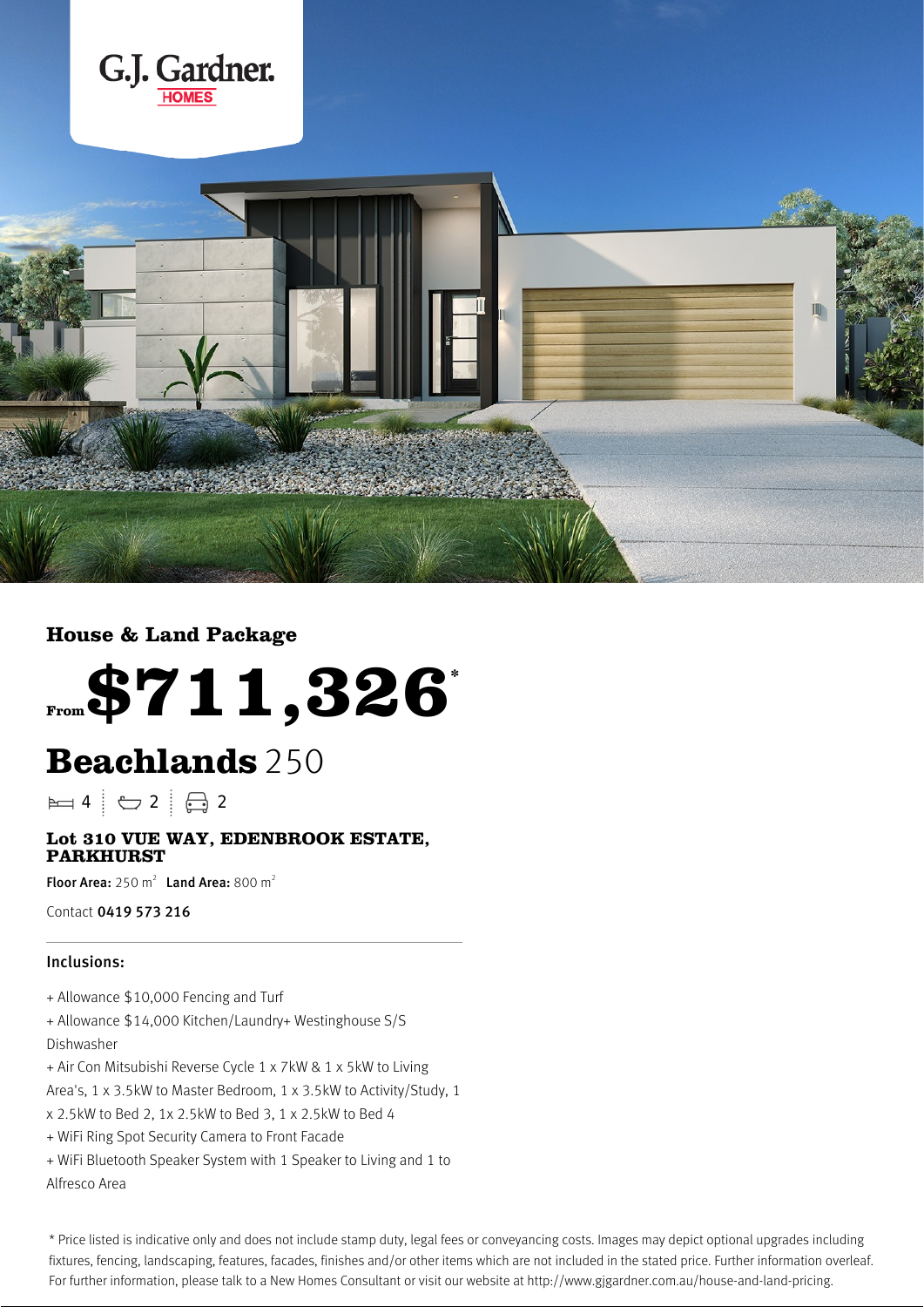+ -Classic Facade Quoted - Urban Facade Pictured\_



\* Package price is based on Beachlands 250 standard floor plan and standard façade (may be smaller than façade shown). Package may be subject to developer's design review panel, council final approval and G.J. Gardner Homes procedure of purchase. Package price excludes stamp duty on land, legal fees and conveyancing costs (including 6 Legal/74189757\_2 transfer of title and searches). Prices are current as of the date of printing and are inclusive of GST. Prices may change without notice. Packages are subject to availability. Package subject to two separate contracts relating to the building and the land respectively. Photographs may depict fixtures, finishes and features not supplied by G.J Gardner Homes. Excluded items may include but are not limited to landscaping items such as planter boxes, retaining walls, water features, pergolas, screens, driveways and decorative items such as fencing and outdoor kitchens or barbeques. Photographs may also depict inclusions not forming part of the standard design and which may be subject to additional costs. This design and illustration remains the property of G.J Gardner Homes and may not be reproduced in whole or in part without written consent. For detailed home pricing, please talk to a New Homes Consultant or visit our website at http://www.gjgardner.com.au/house-and-land-pricing. Yeppoon trading as G.J. Gardner Homes 1 / 12 Fairfax Ct, Hidden Valley, Queensland, 4703, Australia. Builders License 1287562.